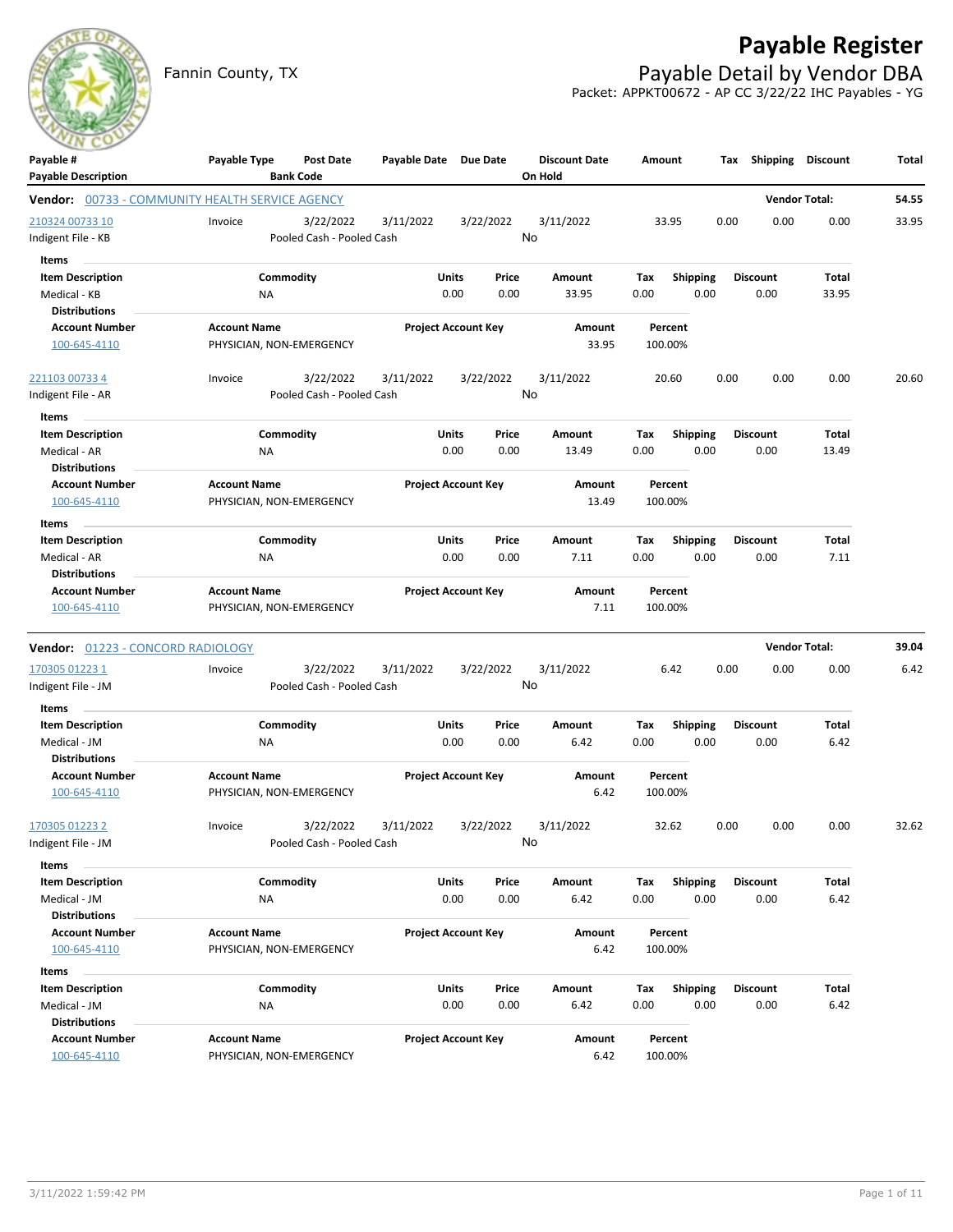**Payable Register Packet: APPKT00672 - AP CC 3/22/22 IHC Payables - YG**

| Payable #<br><b>Payable Description</b>          | Payable Type<br>Post Date<br><b>Bank Code</b>     |           | Payable Date Due Date          | <b>Discount Date</b><br>On Hold | Amount             |                         | Tax Shipping            | <b>Discount</b>      | Total    |
|--------------------------------------------------|---------------------------------------------------|-----------|--------------------------------|---------------------------------|--------------------|-------------------------|-------------------------|----------------------|----------|
| Items<br><b>Item Description</b><br>Medical - JM | Commodity<br>ΝA                                   |           | Units<br>Price<br>0.00<br>0.00 | Amount<br>6.68                  | Tax<br>0.00        | <b>Shipping</b><br>0.00 | <b>Discount</b><br>0.00 | Total<br>6.68        |          |
| <b>Distributions</b>                             |                                                   |           |                                |                                 |                    |                         |                         |                      |          |
| <b>Account Number</b>                            | <b>Account Name</b>                               |           | <b>Project Account Key</b>     | Amount                          | Percent            |                         |                         |                      |          |
| 100-645-4110                                     | PHYSICIAN, NON-EMERGENCY                          |           |                                | 6.68                            | 100.00%            |                         |                         |                      |          |
| Items                                            |                                                   |           |                                |                                 |                    |                         |                         |                      |          |
| <b>Item Description</b>                          | Commodity                                         |           | Units<br>Price                 | Amount                          | Tax                | <b>Shipping</b>         | <b>Discount</b>         | Total                |          |
| Medical - JM                                     | NA                                                |           | 0.00<br>0.00                   | 6.68                            | 0.00               | 0.00                    | 0.00                    | 6.68                 |          |
| <b>Distributions</b>                             |                                                   |           |                                |                                 |                    |                         |                         |                      |          |
| <b>Account Number</b>                            | <b>Account Name</b>                               |           | <b>Project Account Key</b>     | <b>Amount</b>                   | Percent            |                         |                         |                      |          |
| 100-645-4110                                     | PHYSICIAN, NON-EMERGENCY                          |           |                                | 6.68                            | 100.00%            |                         |                         |                      |          |
| Items                                            |                                                   |           |                                |                                 |                    |                         |                         |                      |          |
| <b>Item Description</b>                          | Commodity                                         |           | Units<br>Price                 | Amount                          | Tax                | <b>Shipping</b>         | <b>Discount</b>         | Total                |          |
| Medical - JM                                     | ΝA                                                |           | 0.00<br>0.00                   | 6.42                            | 0.00               | 0.00                    | 0.00                    | 6.42                 |          |
| <b>Distributions</b>                             |                                                   |           |                                |                                 |                    |                         |                         |                      |          |
| <b>Account Number</b><br>100-645-4110            | <b>Account Name</b><br>PHYSICIAN, NON-EMERGENCY   |           | <b>Project Account Key</b>     | <b>Amount</b><br>6.42           | Percent<br>100.00% |                         |                         |                      |          |
| Vendor: 00965 - DATA RX MANAGEMENT               |                                                   |           |                                |                                 |                    |                         |                         | <b>Vendor Total:</b> | 1,124.17 |
| 201205 00965 26                                  | 3/22/2022<br>Invoice                              | 3/11/2022 | 3/22/2022                      | 3/11/2022                       | 283.01             |                         | 0.00<br>0.00            | 0.00                 | 283.01   |
| Indigent File - SL<br>Items                      | Pooled Cash - Pooled Cash                         |           |                                | No                              |                    |                         |                         |                      |          |
| <b>Item Description</b>                          | Commodity                                         |           | Units<br>Price                 | Amount                          | Tax                | <b>Shipping</b>         | <b>Discount</b>         | Total                |          |
| Medical - SL                                     | ΝA                                                |           | 0.00<br>0.00                   | 103.05                          | 0.00               | 0.00                    | 0.00                    | 103.05               |          |
| <b>Distributions</b>                             |                                                   |           |                                |                                 |                    |                         |                         |                      |          |
| <b>Account Number</b>                            | <b>Account Name</b>                               |           | <b>Project Account Key</b>     | Amount                          | Percent            |                         |                         |                      |          |
| 100-645-4120                                     | PRESCRIPTIONS, DRUGS                              |           |                                | 103.05                          | 100.00%            |                         |                         |                      |          |
| Items                                            |                                                   |           |                                |                                 |                    |                         |                         |                      |          |
| <b>Item Description</b>                          | Commodity                                         |           | Units<br>Price                 | Amount                          | Tax                | <b>Shipping</b>         | <b>Discount</b>         | Total                |          |
| Medical - SL                                     | ΝA                                                |           | 0.00<br>0.00                   | 147.36                          | 0.00               | 0.00                    | 0.00                    | 147.36               |          |
| <b>Distributions</b>                             |                                                   |           |                                |                                 |                    |                         |                         |                      |          |
| <b>Account Number</b>                            | <b>Account Name</b>                               |           | <b>Project Account Key</b>     | Amount                          | Percent            |                         |                         |                      |          |
| 100-645-4120                                     | PRESCRIPTIONS, DRUGS                              |           |                                | 147.36                          | 100.00%            |                         |                         |                      |          |
| Items                                            |                                                   |           |                                |                                 |                    |                         |                         |                      |          |
| <b>Item Description</b>                          | Commodity                                         |           | Units<br>Price                 | Amount                          | Tax                | <b>Shipping</b>         | <b>Discount</b>         | Total                |          |
| Medical - SL<br><b>Distributions</b>             | ΝA                                                |           | 0.00<br>0.00                   | 32.60                           | 0.00               | 0.00                    | 0.00                    | 32.60                |          |
| <b>Account Number</b>                            | <b>Account Name</b>                               |           | <b>Project Account Key</b>     | Amount                          | Percent            |                         |                         |                      |          |
| 100-645-4120                                     | PRESCRIPTIONS, DRUGS                              |           |                                | 32.60                           | 100.00%            |                         |                         |                      |          |
| 210324 00965 18<br>Indigent File - KB            | 3/22/2022<br>Invoice<br>Pooled Cash - Pooled Cash | 3/11/2022 | 3/22/2022                      | 3/11/2022<br>No                 | 161.49             |                         | 0.00<br>0.00            | 0.00                 | 161.49   |
| Items                                            |                                                   |           |                                |                                 |                    |                         |                         |                      |          |
| <b>Item Description</b>                          | Commodity                                         |           | Units<br>Price                 | Amount                          | Tax                | <b>Shipping</b>         | <b>Discount</b>         | Total                |          |
| Medical - KB                                     | ΝA                                                |           | 0.00<br>0.00                   | 103.43                          | 0.00               | 0.00                    | 0.00                    | 103.43               |          |
| <b>Distributions</b>                             |                                                   |           |                                |                                 |                    |                         |                         |                      |          |
| <b>Account Number</b>                            | <b>Account Name</b>                               |           | <b>Project Account Key</b>     | Amount                          | Percent            |                         |                         |                      |          |
| 100-645-4120                                     | PRESCRIPTIONS, DRUGS                              |           |                                | 103.43                          | 100.00%            |                         |                         |                      |          |
| Items                                            |                                                   |           |                                |                                 |                    |                         |                         |                      |          |
| <b>Item Description</b>                          | Commodity                                         |           | Units<br>Price                 | Amount                          | Tax                | Shipping                | <b>Discount</b>         | Total                |          |
| Medical - KB<br><b>Distributions</b>             | ΝA                                                |           | 0.00<br>0.00                   | 58.06                           | 0.00               | 0.00                    | 0.00                    | 58.06                |          |
| <b>Account Number</b>                            | <b>Account Name</b>                               |           | <b>Project Account Key</b>     | Amount                          | Percent            |                         |                         |                      |          |
| 100-645-4120                                     | PRESCRIPTIONS, DRUGS                              |           |                                | 58.06                           | 100.00%            |                         |                         |                      |          |
| 210634 00965 8                                   | 3/22/2022<br>Invoice                              | 3/11/2022 | 3/22/2022                      | 3/11/2022                       | 56.34              |                         | 0.00<br>0.00            | 0.00                 | 56.34    |
| Indigent File - TC                               | Pooled Cash - Pooled Cash                         |           |                                | No                              |                    |                         |                         |                      |          |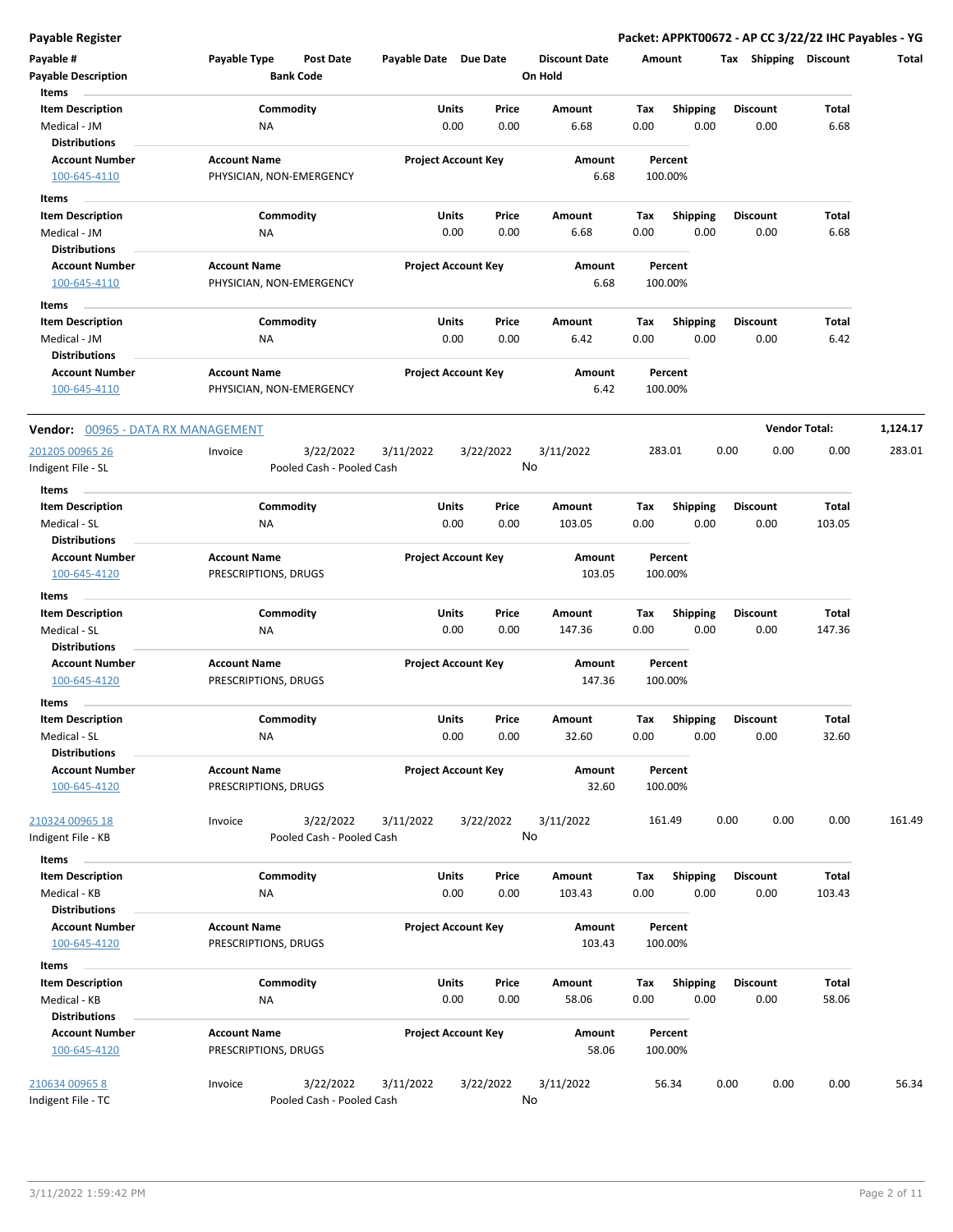|  |  | Payable Register |
|--|--|------------------|
|  |  |                  |

| Payable #                           | Payable Type<br>Post Date | Payable Date Due Date |                            | <b>Discount Date</b> | Amount  |                 | Tax Shipping    | Discount | Total  |
|-------------------------------------|---------------------------|-----------------------|----------------------------|----------------------|---------|-----------------|-----------------|----------|--------|
| <b>Payable Description</b><br>Items | <b>Bank Code</b>          |                       |                            | On Hold              |         |                 |                 |          |        |
| <b>Item Description</b>             | Commodity                 | Units                 | Price                      | Amount               | Tax     | Shipping        | <b>Discount</b> | Total    |        |
| Medical - TC                        | NA                        |                       | 0.00<br>0.00               | 56.34                | 0.00    | 0.00            | 0.00            | 56.34    |        |
| <b>Distributions</b>                |                           |                       |                            |                      |         |                 |                 |          |        |
| <b>Account Number</b>               | <b>Account Name</b>       |                       | <b>Project Account Key</b> | Amount               | Percent |                 |                 |          |        |
| 100-645-4090                        | <b>DIABETIC SUPPLIES</b>  |                       |                            | 56.34                | 100.00% |                 |                 |          |        |
| <u>211216 00965 18</u>              | 3/22/2022<br>Invoice      | 3/11/2022             | 3/22/2022                  | 3/11/2022            | 103.12  |                 | 0.00<br>0.00    | 0.00     | 103.12 |
| Indigent File - EC                  | Pooled Cash - Pooled Cash |                       |                            | No                   |         |                 |                 |          |        |
| Items                               |                           |                       |                            |                      |         |                 |                 |          |        |
| <b>Item Description</b>             | Commodity                 | Units                 | Price                      | Amount               | Tax     | Shipping        | <b>Discount</b> | Total    |        |
| Medical - EC                        | ΝA                        |                       | 0.00<br>0.00               | 103.12               | 0.00    | 0.00            | 0.00            | 103.12   |        |
| <b>Distributions</b>                |                           |                       |                            |                      |         |                 |                 |          |        |
| <b>Account Number</b>               | <b>Account Name</b>       |                       | <b>Project Account Key</b> | Amount               | Percent |                 |                 |          |        |
| 100-645-4120                        | PRESCRIPTIONS, DRUGS      |                       |                            | 103.12               | 100.00% |                 |                 |          |        |
| <u>220108 00965 1</u>               | 3/22/2022<br>Invoice      | 3/11/2022             | 3/22/2022                  | 3/11/2022            | 154.08  |                 | 0.00<br>0.00    | 0.00     | 154.08 |
| Indigent File - LF                  | Pooled Cash - Pooled Cash |                       |                            | No                   |         |                 |                 |          |        |
| Items                               |                           |                       |                            |                      |         |                 |                 |          |        |
| <b>Item Description</b>             | Commodity                 | <b>Units</b>          | Price                      | Amount               | Tax     | <b>Shipping</b> | Discount        | Total    |        |
| Medical - LF                        | ΝA                        |                       | 0.00<br>0.00               | 103.18               | 0.00    | 0.00            | 0.00            | 103.18   |        |
| <b>Distributions</b>                |                           |                       |                            |                      |         |                 |                 |          |        |
| <b>Account Number</b>               | <b>Account Name</b>       |                       | <b>Project Account Key</b> | Amount               | Percent |                 |                 |          |        |
| 100-645-4120                        | PRESCRIPTIONS, DRUGS      |                       |                            | 103.18               | 100.00% |                 |                 |          |        |
| Items                               |                           |                       |                            |                      |         |                 |                 |          |        |
| <b>Item Description</b>             | Commodity                 | Units                 | Price                      | Amount               | Tax     | <b>Shipping</b> | <b>Discount</b> | Total    |        |
| Medical - LF                        | NA                        |                       | 0.00<br>0.00               | 23.84                | 0.00    | 0.00            | 0.00            | 23.84    |        |
| Distributions                       |                           |                       |                            |                      |         |                 |                 |          |        |
| <b>Account Number</b>               | <b>Account Name</b>       |                       | <b>Project Account Key</b> | Amount               | Percent |                 |                 |          |        |
| 100-645-4120                        | PRESCRIPTIONS, DRUGS      |                       |                            | 23.84                | 100.00% |                 |                 |          |        |
|                                     |                           |                       |                            |                      |         |                 |                 |          |        |
| Items                               |                           |                       |                            |                      |         |                 |                 |          |        |
| <b>Item Description</b>             | Commodity                 | <b>Units</b>          | Price                      | Amount               | Tax     | Shipping        | Discount        | Total    |        |
| Medical - LF                        | NA                        |                       | 0.00<br>0.00               | 27.06                | 0.00    | 0.00            | 0.00            | 27.06    |        |
| <b>Distributions</b>                |                           |                       |                            |                      |         |                 |                 |          |        |
| <b>Account Number</b>               | <b>Account Name</b>       |                       | <b>Project Account Key</b> | Amount               | Percent |                 |                 |          |        |
| 100-645-4120                        | PRESCRIPTIONS, DRUGS      |                       |                            | 27.06                | 100.00% |                 |                 |          |        |
| 220209 00965 2                      | 3/22/2022<br>Invoice      | 3/11/2022             | 3/22/2022                  | 3/11/2022            | 139.40  |                 | 0.00<br>0.00    | 0.00     | 139.40 |
| ndigent File - JB                   | Pooled Cash - Pooled Cash |                       |                            | No                   |         |                 |                 |          |        |
| Items                               |                           |                       |                            |                      |         |                 |                 |          |        |
| <b>Item Description</b>             | Commodity                 | Units                 | Price                      | Amount               | Tax     | Shipping        | <b>Discount</b> | Total    |        |
| Medical - JB                        | NA                        |                       | 0.00<br>0.00               | 28.74                | 0.00    | 0.00            | 0.00            | 28.74    |        |
| <b>Distributions</b>                |                           |                       |                            |                      |         |                 |                 |          |        |
| <b>Account Number</b>               | <b>Account Name</b>       |                       | <b>Project Account Key</b> | Amount               | Percent |                 |                 |          |        |
| 100-645-4120                        | PRESCRIPTIONS, DRUGS      |                       |                            | 28.74                | 100.00% |                 |                 |          |        |
| Items                               |                           |                       |                            |                      |         |                 |                 |          |        |
| <b>Item Description</b>             | Commodity                 | <b>Units</b>          | Price                      | Amount               | Tax     | <b>Shipping</b> | <b>Discount</b> | Total    |        |
| Medical - JB                        | NA                        |                       | 0.00<br>0.00               | 110.66               | 0.00    | 0.00            | 0.00            | 110.66   |        |
| <b>Distributions</b>                |                           |                       |                            |                      |         |                 |                 |          |        |
| <b>Account Number</b>               | <b>Account Name</b>       |                       | <b>Project Account Key</b> | Amount               | Percent |                 |                 |          |        |
| 100-645-4120                        | PRESCRIPTIONS, DRUGS      |                       |                            | 110.66               | 100.00% |                 |                 |          |        |
|                                     |                           |                       |                            |                      |         |                 |                 |          |        |
| 220901 00965 7                      | 3/22/2022<br>Invoice      | 3/11/2022             | 3/22/2022                  | 3/11/2022            | 137.38  |                 | 0.00<br>0.00    | 0.00     | 137.38 |
| Indigent File - TM                  | Pooled Cash - Pooled Cash |                       |                            | No                   |         |                 |                 |          |        |
|                                     |                           |                       |                            |                      |         |                 |                 |          |        |
| Items                               |                           |                       |                            |                      |         |                 |                 |          |        |
| <b>Item Description</b>             | Commodity                 | Units                 | Price                      | Amount               | Tax     | Shipping        | <b>Discount</b> | Total    |        |
| Medical - TM                        | NA                        |                       | 0.00<br>0.00               | 74.86                | 0.00    | 0.00            | 0.00            | 74.86    |        |
| <b>Distributions</b>                |                           |                       |                            |                      |         |                 |                 |          |        |
| <b>Account Number</b>               | <b>Account Name</b>       |                       | <b>Project Account Key</b> | Amount               | Percent |                 |                 |          |        |
| 100-645-4120                        | PRESCRIPTIONS, DRUGS      |                       |                            | 74.86                | 100.00% |                 |                 |          |        |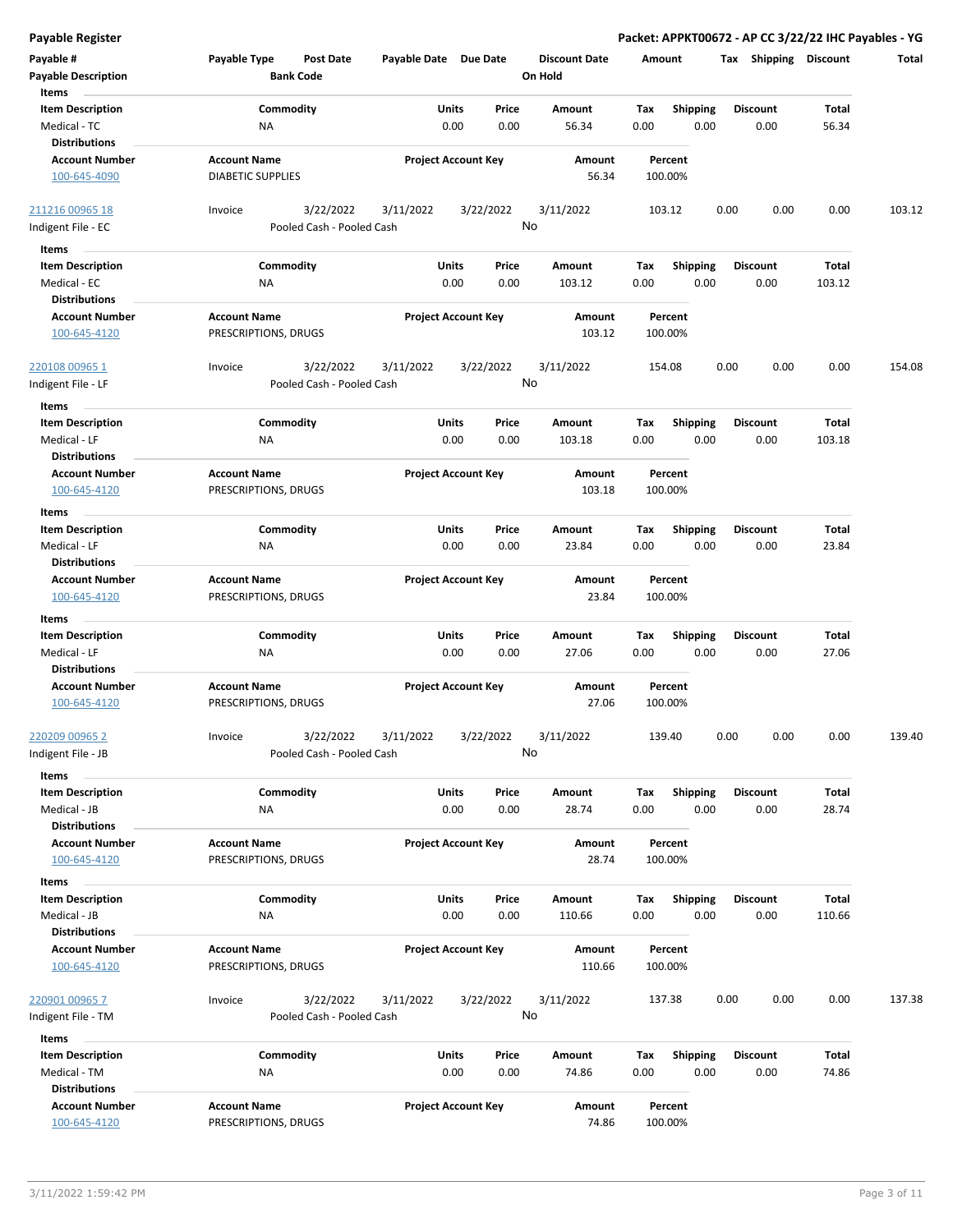| Payable #<br><b>Payable Description</b><br>Items              | Payable Type                                    | <b>Post Date</b><br><b>Bank Code</b>   | Payable Date Due Date |                            |               | <b>Discount Date</b><br>On Hold | Amount      |                         |      | Tax Shipping            | <b>Discount</b>      | Total    |
|---------------------------------------------------------------|-------------------------------------------------|----------------------------------------|-----------------------|----------------------------|---------------|---------------------------------|-------------|-------------------------|------|-------------------------|----------------------|----------|
| <b>Item Description</b><br>Medical - TM                       | <b>NA</b>                                       | Commodity                              |                       | Units<br>0.00              | Price<br>0.00 | Amount<br>62.52                 | Tax<br>0.00 | <b>Shipping</b><br>0.00 |      | <b>Discount</b><br>0.00 | Total<br>62.52       |          |
| <b>Distributions</b><br><b>Account Number</b><br>100-645-4120 | <b>Account Name</b><br>PRESCRIPTIONS, DRUGS     |                                        |                       | <b>Project Account Key</b> |               | Amount<br>62.52                 |             | Percent<br>100.00%      |      |                         |                      |          |
| 221103 00965 5<br>Indigent File - AR                          | Invoice                                         | 3/22/2022<br>Pooled Cash - Pooled Cash | 3/11/2022             | 3/22/2022                  |               | 3/11/2022<br>No                 |             | 7.13                    | 0.00 | 0.00                    | 0.00                 | 7.13     |
| Items                                                         |                                                 |                                        |                       |                            |               |                                 |             |                         |      |                         |                      |          |
| <b>Item Description</b>                                       |                                                 | Commodity                              |                       | Units                      | Price         | Amount                          | Tax         | <b>Shipping</b>         |      | <b>Discount</b>         | Total                |          |
| Medical - AR                                                  | ΝA                                              |                                        |                       | 0.00                       | 0.00          | 7.13                            | 0.00        | 0.00                    |      | 0.00                    | 7.13                 |          |
| <b>Distributions</b>                                          |                                                 |                                        |                       |                            |               |                                 |             |                         |      |                         |                      |          |
| <b>Account Number</b><br>100-645-4120                         | <b>Account Name</b><br>PRESCRIPTIONS, DRUGS     |                                        |                       | <b>Project Account Key</b> |               | Amount<br>7.13                  |             | Percent<br>100.00%      |      |                         |                      |          |
| <u>221207 00965 1</u>                                         | Invoice                                         | 3/22/2022                              | 3/11/2022             | 3/22/2022                  |               | 3/11/2022                       |             | 82.22                   | 0.00 | 0.00                    | 0.00                 | 82.22    |
| Indigent File - VS<br>Items                                   |                                                 | Pooled Cash - Pooled Cash              |                       |                            |               | No                              |             |                         |      |                         |                      |          |
| <b>Item Description</b>                                       |                                                 | Commodity                              |                       | Units                      | Price         | Amount                          | Tax         | <b>Shipping</b>         |      | <b>Discount</b>         | Total                |          |
| Medical - VS                                                  | <b>NA</b>                                       |                                        |                       | 0.00                       | 0.00          | 82.22                           | 0.00        | 0.00                    |      | 0.00                    | 82.22                |          |
| <b>Distributions</b>                                          |                                                 |                                        |                       |                            |               |                                 |             |                         |      |                         |                      |          |
| <b>Account Number</b><br>100-645-4120                         | <b>Account Name</b><br>PRESCRIPTIONS, DRUGS     |                                        |                       | <b>Project Account Key</b> |               | <b>Amount</b><br>82.22          |             | Percent<br>100.00%      |      |                         |                      |          |
| Vendor: 01194 - HEART CLINIC OF PARIS                         |                                                 |                                        |                       |                            |               |                                 |             |                         |      |                         | <b>Vendor Total:</b> | 223.12   |
| <u>221103 01194 1</u>                                         | Invoice                                         | 3/22/2022                              | 3/11/2022             | 3/22/2022                  |               | 3/11/2022                       | 156.11      |                         | 0.00 | 0.00                    | 0.00                 | 156.11   |
| Indigent File - AR<br>Items                                   |                                                 | Pooled Cash - Pooled Cash              |                       |                            |               | No                              |             |                         |      |                         |                      |          |
| <b>Item Description</b>                                       |                                                 | Commodity                              |                       | Units                      | Price         | Amount                          | Tax         | <b>Shipping</b>         |      | <b>Discount</b>         | <b>Total</b>         |          |
| Medical - AR<br><b>Distributions</b>                          | NA                                              |                                        |                       | 0.00                       | 0.00          | 156.11                          | 0.00        | 0.00                    |      | 0.00                    | 156.11               |          |
| <b>Account Number</b><br>100-645-4110                         | <b>Account Name</b><br>PHYSICIAN, NON-EMERGENCY |                                        |                       | <b>Project Account Key</b> |               | Amount<br>156.11                |             | Percent<br>100.00%      |      |                         |                      |          |
| 221103 01194 2<br>Indigent File - AR                          | Invoice                                         | 3/22/2022<br>Pooled Cash - Pooled Cash | 3/11/2022             | 3/22/2022                  |               | 3/11/2022<br>No                 |             | 67.01                   | 0.00 | 0.00                    | 0.00                 | 67.01    |
| Items<br><b>Item Description</b>                              |                                                 | Commodity                              |                       | Units                      | Price         | Amount                          | Тах         | <b>Shipping</b>         |      | <b>Discount</b>         | Total                |          |
| Medical - AR                                                  | ΝA                                              |                                        |                       | 0.00                       | 0.00          | 55.52                           | 0.00        | 0.00                    |      | 0.00                    | 55.52                |          |
| <b>Distributions</b><br><b>Account Number</b><br>100-645-4110 | <b>Account Name</b><br>PHYSICIAN, NON-EMERGENCY |                                        |                       | <b>Project Account Key</b> |               | Amount<br>55.52                 |             | Percent<br>100.00%      |      |                         |                      |          |
| Items                                                         |                                                 |                                        |                       |                            |               |                                 |             |                         |      |                         |                      |          |
| <b>Item Description</b>                                       |                                                 | Commodity                              |                       | Units                      | Price         | Amount                          | Tax         | Shipping                |      | <b>Discount</b>         | Total                |          |
| Medical - AR<br><b>Distributions</b>                          | ΝA                                              |                                        |                       | 0.00                       | 0.00          | 11.49                           | 0.00        | 0.00                    |      | 0.00                    | 11.49                |          |
| <b>Account Number</b>                                         | <b>Account Name</b>                             |                                        |                       | <b>Project Account Key</b> |               | Amount                          |             | Percent                 |      |                         |                      |          |
| 100-645-4110                                                  | PHYSICIAN, NON-EMERGENCY                        |                                        |                       |                            |               | 11.49                           |             | 100.00%                 |      |                         |                      |          |
| <b>Vendor:</b> 01107 - HUNT REGIONAL MEDICAL CENTER           |                                                 |                                        |                       |                            |               |                                 |             |                         |      |                         | <b>Vendor Total:</b> | 1,523.91 |
| 221207 01107 1                                                | Invoice                                         | 3/22/2022                              | 3/11/2022             | 3/22/2022                  |               | 3/11/2022                       | 1,523.91    |                         | 0.00 | 0.00                    | 0.00                 | 1,523.91 |
| Indigent File - VS                                            |                                                 | Pooled Cash - Pooled Cash              |                       |                            |               | No                              |             |                         |      |                         |                      |          |
| Items                                                         |                                                 |                                        |                       |                            |               |                                 |             |                         |      |                         |                      |          |
| <b>Item Description</b>                                       |                                                 | Commodity                              |                       | Units<br>0.00              | Price<br>0.00 | Amount                          | Tax         | Shipping<br>0.00        |      | <b>Discount</b>         | Total                |          |
| Medical - VS<br><b>Distributions</b>                          | NA                                              |                                        |                       |                            |               | 1,523.91                        | 0.00        |                         |      | 0.00                    | 1,523.91             |          |
| <b>Account Number</b>                                         | <b>Account Name</b>                             |                                        |                       | <b>Project Account Key</b> |               | Amount                          |             | Percent                 |      |                         |                      |          |
| 100-645-4140                                                  | HOSPITAL, OUTPATIENT                            |                                        |                       |                            |               | 1,523.91                        |             | 100.00%                 |      |                         |                      |          |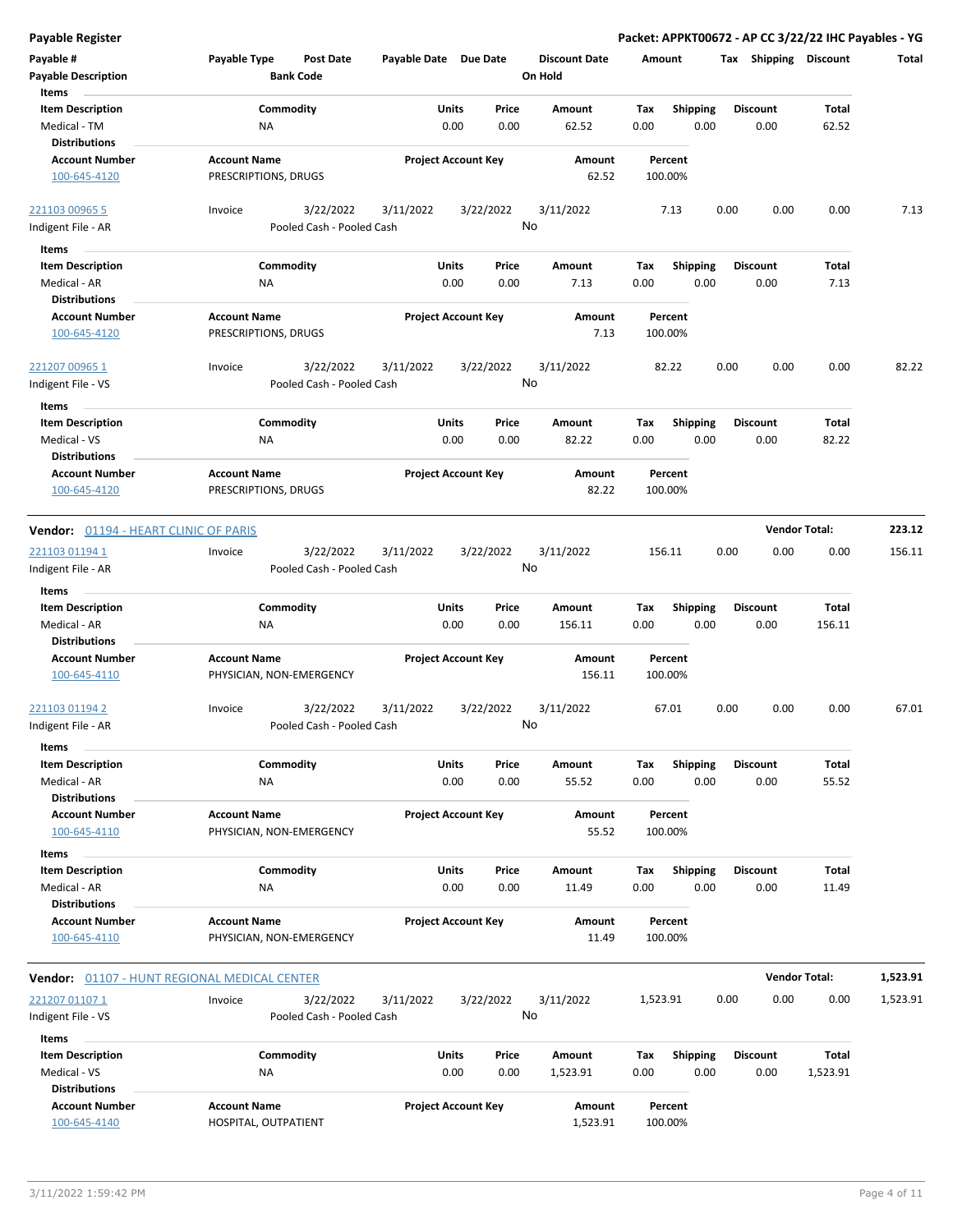| Payable Register                                           |                                                      |              |                            |                                 |             |                  | Packet: APPKT00672 - AP CC 3/22/22 IHC Payables - YG |                      |        |
|------------------------------------------------------------|------------------------------------------------------|--------------|----------------------------|---------------------------------|-------------|------------------|------------------------------------------------------|----------------------|--------|
| Payable #<br><b>Payable Description</b>                    | Payable Type<br><b>Post Date</b><br><b>Bank Code</b> | Payable Date | <b>Due Date</b>            | <b>Discount Date</b><br>On Hold | Amount      |                  | Tax Shipping Discount                                |                      | Total  |
| Vendor: 01254 - Hunt Regional Medical Partners Specialists |                                                      |              |                            |                                 |             |                  |                                                      | <b>Vendor Total:</b> | 117.80 |
| 221207 01254 1<br>Indigent File - VS                       | Invoice<br>3/22/2022<br>Pooled Cash - Pooled Cash    | 3/11/2022    | 3/22/2022                  | 3/11/2022<br>No                 |             | 55.52            | 0.00<br>0.00                                         | 0.00                 | 55.52  |
| Items                                                      |                                                      |              |                            |                                 |             |                  |                                                      |                      |        |
| <b>Item Description</b>                                    | Commodity                                            | Units        | Price                      | Amount                          | Tax         | <b>Shipping</b>  | <b>Discount</b>                                      | Total                |        |
| Medical - VS                                               | ΝA                                                   |              | 0.00<br>0.00               | 55.52                           | 0.00        | 0.00             | 0.00                                                 | 55.52                |        |
| <b>Distributions</b>                                       |                                                      |              |                            |                                 |             |                  |                                                      |                      |        |
| <b>Account Number</b>                                      | <b>Account Name</b>                                  |              | <b>Project Account Key</b> | <b>Amount</b>                   |             | Percent          |                                                      |                      |        |
| 100-645-4110                                               | PHYSICIAN, NON-EMERGENCY                             |              |                            | 55.52                           |             | 100.00%          |                                                      |                      |        |
| 221207 01254 2                                             | 3/22/2022<br>Invoice                                 | 3/11/2022    | 3/22/2022                  | 3/11/2022                       |             | 62.28            | 0.00<br>0.00                                         | 0.00                 | 62.28  |
| Indigent File - VS                                         | Pooled Cash - Pooled Cash                            |              |                            | No                              |             |                  |                                                      |                      |        |
| Items                                                      |                                                      |              |                            |                                 |             |                  |                                                      |                      |        |
| <b>Item Description</b>                                    | Commodity                                            | Units        | Price                      | Amount                          | Tax         | <b>Shipping</b>  | <b>Discount</b>                                      | Total                |        |
| Medical - VS                                               | NA                                                   |              | 0.00<br>0.00               | 62.28                           | 0.00        | 0.00             | 0.00                                                 | 62.28                |        |
| <b>Distributions</b>                                       |                                                      |              |                            |                                 |             |                  |                                                      |                      |        |
| <b>Account Number</b>                                      | <b>Account Name</b>                                  |              | <b>Project Account Key</b> | Amount                          |             | Percent          |                                                      |                      |        |
| 100-645-4110                                               | PHYSICIAN, NON-EMERGENCY                             |              |                            | 62.28                           |             | 100.00%          |                                                      |                      |        |
| Vendor: 01264 - Interventional Partners, PLLC              |                                                      |              |                            |                                 |             |                  |                                                      | <b>Vendor Total:</b> | 68.43  |
| 220901 01264 2                                             | Invoice<br>3/22/2022                                 | 3/11/2022    | 3/22/2022                  | 3/11/2022                       |             | 68.43            | 0.00<br>0.00                                         | 0.00                 | 68.43  |
| Indigent File - TM                                         | Pooled Cash - Pooled Cash                            |              |                            | No                              |             |                  |                                                      |                      |        |
|                                                            |                                                      |              |                            |                                 |             |                  |                                                      |                      |        |
| Items                                                      |                                                      |              |                            |                                 |             |                  |                                                      |                      |        |
| <b>Item Description</b>                                    | Commodity                                            | Units        | Price                      | Amount                          | Tax         | <b>Shipping</b>  | <b>Discount</b>                                      | Total                |        |
| Medical - TM<br><b>Distributions</b>                       | NA                                                   |              | 0.00<br>0.00               | 33.95                           | 0.00        | 0.00             | 0.00                                                 | 33.95                |        |
| <b>Account Number</b>                                      | <b>Account Name</b>                                  |              | <b>Project Account Key</b> | Amount                          |             | Percent          |                                                      |                      |        |
| 100-645-4110                                               | PHYSICIAN, NON-EMERGENCY                             |              |                            | 33.95                           |             | 100.00%          |                                                      |                      |        |
|                                                            |                                                      |              |                            |                                 |             |                  |                                                      |                      |        |
| Items                                                      |                                                      |              |                            |                                 |             |                  |                                                      |                      |        |
| <b>Item Description</b>                                    | Commodity                                            | Units        | Price                      | Amount                          | Tax         | <b>Shipping</b>  | <b>Discount</b>                                      | Total                |        |
| Medical - TM                                               | NA                                                   |              | 0.00<br>0.00               | 34.48                           | 0.00        | 0.00             | 0.00                                                 | 34.48                |        |
| <b>Distributions</b>                                       |                                                      |              |                            |                                 |             |                  |                                                      |                      |        |
| <b>Account Number</b>                                      | <b>Account Name</b>                                  |              | <b>Project Account Key</b> | Amount                          |             | Percent          |                                                      |                      |        |
| 100-645-4110                                               | PHYSICIAN, NON-EMERGENCY                             |              |                            | 34.48                           |             | 100.00%          |                                                      |                      |        |
| Vendor: 00510 - LABORATORY CORP. OF AMERICA                |                                                      |              |                            |                                 |             |                  |                                                      | <b>Vendor Total:</b> | 270.55 |
| 210120 00510 6                                             | 3/22/2022<br>Invoice                                 | 3/11/2022    | 3/22/2022                  | 3/11/2022                       |             | 263.44           | 0.00<br>0.00                                         | 0.00                 | 263.44 |
| Indigent File - RM                                         | Pooled Cash - Pooled Cash                            |              |                            | No                              |             |                  |                                                      |                      |        |
| Items                                                      |                                                      |              |                            |                                 |             |                  |                                                      |                      |        |
| <b>Item Description</b>                                    | Commodity                                            | Units        | Price                      | Amount                          | Tax         | <b>Shipping</b>  | <b>Discount</b>                                      | Total                |        |
| Medical-RM                                                 | ΝA                                                   |              | 0.00<br>0.00               | 105.42                          | 0.00        | 0.00             | 0.00                                                 | 105.42               |        |
| <b>Distributions</b>                                       |                                                      |              |                            |                                 |             |                  |                                                      |                      |        |
| <b>Account Number</b>                                      | <b>Account Name</b>                                  |              | <b>Project Account Key</b> | Amount                          |             | Percent          |                                                      |                      |        |
| 100-645-4150                                               | LABORATORY/X-RAY                                     |              |                            | 105.42                          |             | 100.00%          |                                                      |                      |        |
| Items                                                      |                                                      |              |                            |                                 |             |                  |                                                      |                      |        |
| <b>Item Description</b>                                    | Commodity                                            | Units        | Price                      | Amount                          | Tax         | <b>Shipping</b>  | <b>Discount</b>                                      | Total                |        |
| Medical-RM                                                 | NA                                                   |              | 0.00<br>0.00               | 96.90                           | 0.00        | 0.00             | 0.00                                                 | 96.90                |        |
| <b>Distributions</b>                                       |                                                      |              |                            |                                 |             |                  |                                                      |                      |        |
| <b>Account Number</b>                                      | <b>Account Name</b>                                  |              | <b>Project Account Key</b> | Amount                          |             | Percent          |                                                      |                      |        |
| 100-645-4150                                               | LABORATORY/X-RAY                                     |              |                            | 96.90                           |             | 100.00%          |                                                      |                      |        |
|                                                            |                                                      |              |                            |                                 |             |                  |                                                      |                      |        |
| Items                                                      |                                                      |              |                            |                                 |             |                  |                                                      |                      |        |
| <b>Item Description</b><br>Medical-RM                      | Commodity<br>ΝA                                      | Units        | Price<br>0.00<br>0.00      | Amount<br>28.62                 | Tax<br>0.00 | Shipping<br>0.00 | <b>Discount</b><br>0.00                              | Total<br>28.62       |        |
| <b>Distributions</b>                                       |                                                      |              |                            |                                 |             |                  |                                                      |                      |        |
| <b>Account Number</b>                                      | <b>Account Name</b>                                  |              | <b>Project Account Key</b> | Amount                          |             | Percent          |                                                      |                      |        |
| 100-645-4150                                               | LABORATORY/X-RAY                                     |              |                            | 28.62                           |             | 100.00%          |                                                      |                      |        |
|                                                            |                                                      |              |                            |                                 |             |                  |                                                      |                      |        |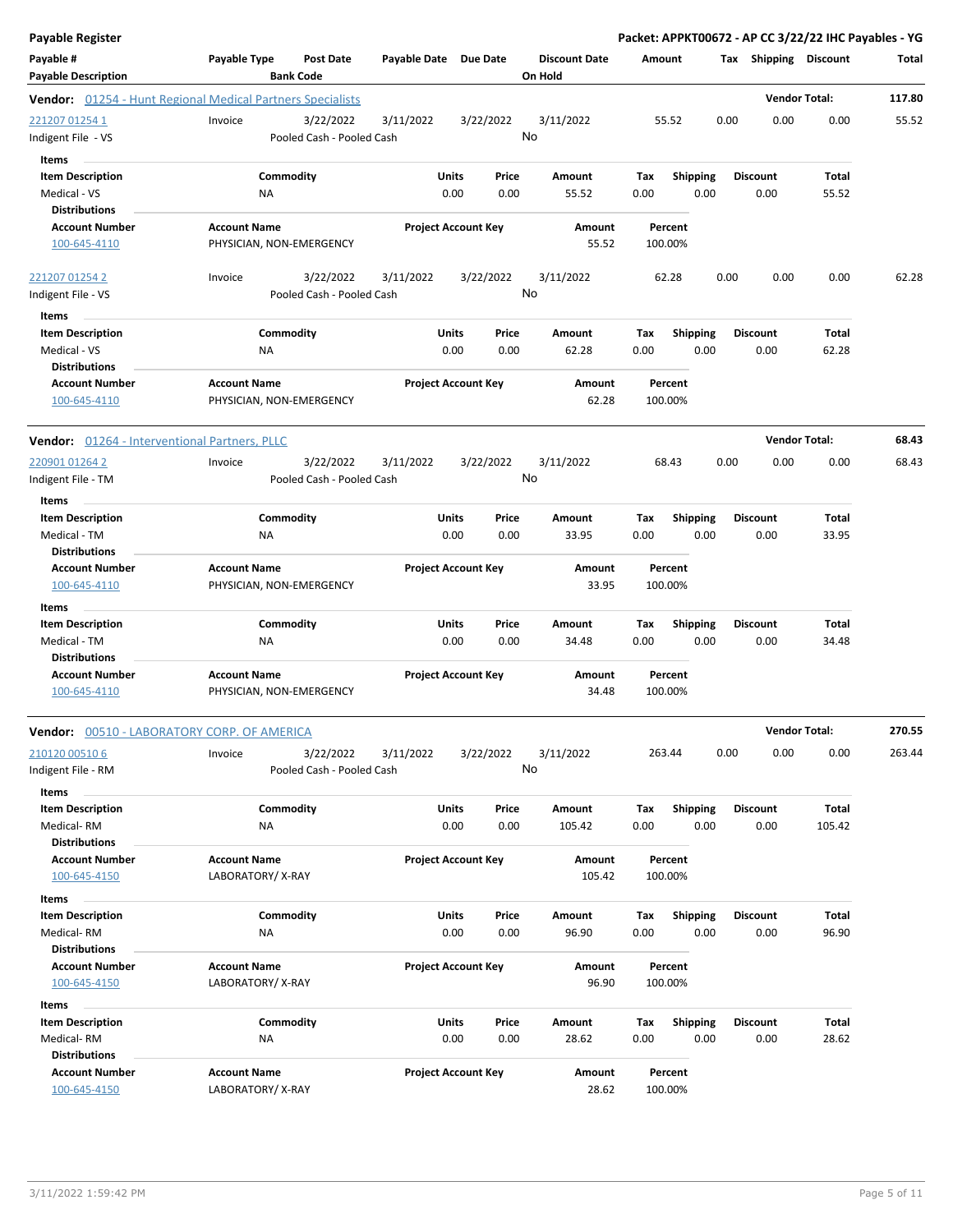| <b>Payable Register</b>                |                                                      |                            |           |                      | Packet: APPKT00672 - AP CC 3/22/22 IHC Payables - YG |      |                       |                      |        |
|----------------------------------------|------------------------------------------------------|----------------------------|-----------|----------------------|------------------------------------------------------|------|-----------------------|----------------------|--------|
| Payable #                              | Payable Type<br><b>Post Date</b>                     | Payable Date Due Date      |           | <b>Discount Date</b> | Amount                                               |      | Tax Shipping Discount |                      | Total  |
| <b>Payable Description</b>             | <b>Bank Code</b>                                     |                            |           | On Hold              |                                                      |      |                       |                      |        |
| Items                                  |                                                      |                            |           |                      |                                                      |      |                       |                      |        |
| <b>Item Description</b>                | Commodity                                            | Units                      | Price     | Amount               | Shipping<br>Tax                                      |      | <b>Discount</b>       | Total                |        |
| Medical-RM                             | NA                                                   | 0.00                       | 0.00      | 32.50                | 0.00                                                 | 0.00 | 0.00                  | 32.50                |        |
| <b>Distributions</b>                   |                                                      |                            |           |                      |                                                      |      |                       |                      |        |
| <b>Account Number</b><br>100-645-4150  | <b>Account Name</b><br>LABORATORY/X-RAY              | <b>Project Account Key</b> |           | Amount<br>32.50      | Percent<br>100.00%                                   |      |                       |                      |        |
| 221103 00510 2                         | 3/22/2022<br>Invoice                                 | 3/11/2022                  | 3/22/2022 | 3/11/2022            | 7.11                                                 | 0.00 | 0.00                  | 0.00                 | 7.11   |
| Indigent File - AR                     | Pooled Cash - Pooled Cash                            |                            |           | No                   |                                                      |      |                       |                      |        |
| Items                                  |                                                      |                            |           |                      |                                                      |      |                       |                      |        |
| <b>Item Description</b>                | Commodity                                            | Units                      | Price     | Amount               | <b>Shipping</b><br>Tax                               |      | Discount              | Total                |        |
| Medical - AR                           | ΝA                                                   | 0.00                       | 0.00      | 7.11                 | 0.00                                                 | 0.00 | 0.00                  | 7.11                 |        |
| <b>Distributions</b>                   |                                                      |                            |           |                      |                                                      |      |                       |                      |        |
| <b>Account Number</b>                  | <b>Account Name</b>                                  | <b>Project Account Key</b> |           | Amount               | Percent                                              |      |                       |                      |        |
| 100-645-4150                           | LABORATORY/X-RAY                                     |                            |           | 7.11                 | 100.00%                                              |      |                       |                      |        |
|                                        | Vendor: 01231 - North Texas Comprehensive Cardiology |                            |           |                      |                                                      |      |                       | <b>Vendor Total:</b> | 47.68  |
| 221104 01231 7                         | Invoice<br>3/22/2022                                 | 3/11/2022                  | 3/22/2022 | 3/11/2022            | 47.68                                                | 0.00 | 0.00                  | 0.00                 | 47.68  |
| Indigent File - JN                     | Pooled Cash - Pooled Cash                            |                            |           | No                   |                                                      |      |                       |                      |        |
| Items                                  |                                                      |                            |           |                      |                                                      |      |                       |                      |        |
| <b>Item Description</b>                | Commodity                                            | Units                      | Price     | Amount               | <b>Shipping</b><br>Tax                               |      | <b>Discount</b>       | Total                |        |
| Medical- JN<br><b>Distributions</b>    | NA                                                   | 0.00                       | 0.00      | 47.68                | 0.00                                                 | 0.00 | 0.00                  | 47.68                |        |
| <b>Account Number</b>                  | <b>Account Name</b>                                  | <b>Project Account Key</b> |           | Amount               | Percent                                              |      |                       |                      |        |
| 100-645-4110                           | PHYSICIAN, NON-EMERGENCY                             |                            |           | 47.68                | 100.00%                                              |      |                       |                      |        |
|                                        |                                                      |                            |           |                      |                                                      |      |                       |                      |        |
| Vendor: 01201 - SHERMAN ANESTHESIA INC |                                                      |                            |           |                      |                                                      |      |                       | <b>Vendor Total:</b> | 206.56 |
| 210324 01201 1                         | 3/22/2022<br>Invoice                                 | 3/11/2022                  | 3/22/2022 | 3/11/2022            | 206.56                                               | 0.00 | 0.00                  | 0.00                 | 206.56 |
| Indigent File - KB                     | Pooled Cash - Pooled Cash                            |                            |           | No                   |                                                      |      |                       |                      |        |
|                                        |                                                      |                            |           |                      |                                                      |      |                       |                      |        |
| Items                                  |                                                      |                            |           |                      |                                                      |      |                       |                      |        |
| <b>Item Description</b>                | Commodity                                            | Units                      | Price     | Amount               | <b>Shipping</b><br>Tax                               |      | Discount              | Total                |        |
| Medical - KB<br><b>Distributions</b>   | NA                                                   | 0.00                       | 0.00      | 206.56               | 0.00                                                 | 0.00 | 0.00                  | 206.56               |        |
|                                        |                                                      |                            |           |                      |                                                      |      |                       |                      |        |
| <b>Account Number</b>                  | <b>Account Name</b>                                  | <b>Project Account Key</b> |           | Amount               | Percent                                              |      |                       |                      |        |
| 100-645-4110                           | PHYSICIAN, NON-EMERGENCY                             |                            |           | 206.56               | 100.00%                                              |      |                       |                      |        |
|                                        | Vendor: 01105 - SUMMIT PULMONARY AND SLEEP PA        |                            |           |                      |                                                      |      |                       | <b>Vendor Total:</b> | 96.50  |
| 220901 01105 4                         | 3/22/2022<br>Invoice                                 | 3/11/2022                  | 3/22/2022 | 3/11/2022            | 96.50                                                | 0.00 | 0.00                  | 0.00                 | 96.50  |
| Indigent File - TM                     | Pooled Cash - Pooled Cash                            |                            |           | No                   |                                                      |      |                       |                      |        |
| Items                                  |                                                      |                            |           |                      |                                                      |      |                       |                      |        |
| <b>Item Description</b>                | Commodity                                            | Units                      | Price     | Amount               | <b>Shipping</b><br>Tax                               |      | <b>Discount</b>       | Total                |        |
| Medical - TM                           | ΝA                                                   | 0.00                       | 0.00      | 96.50                | 0.00                                                 | 0.00 | 0.00                  | 96.50                |        |
| <b>Distributions</b>                   |                                                      |                            |           |                      |                                                      |      |                       |                      |        |
| <b>Account Number</b>                  | <b>Account Name</b>                                  | <b>Project Account Key</b> |           | Amount               | Percent                                              |      |                       |                      |        |
| 100-645-4110                           | PHYSICIAN, NON-EMERGENCY                             |                            |           | 96.50                | 100.00%                                              |      |                       |                      |        |
| Vendor: 00998 - SYED, DR. IFTEQAR M.   |                                                      |                            |           |                      |                                                      |      |                       | <b>Vendor Total:</b> | 33.95  |
| 170305 00998 9                         | 3/22/2022<br>Invoice                                 | 3/11/2022                  | 3/22/2022 | 3/11/2022            | 33.95                                                | 0.00 | 0.00                  | 0.00                 | 33.95  |
| Indigent File - JM                     | Pooled Cash - Pooled Cash                            |                            |           | No                   |                                                      |      |                       |                      |        |
| Items                                  |                                                      |                            |           |                      |                                                      |      |                       |                      |        |
| <b>Item Description</b>                | Commodity                                            | Units                      | Price     | Amount               | Shipping<br>Tax                                      |      | <b>Discount</b>       | Total                |        |
| Medical - JM                           | ΝA                                                   | 0.00                       | 0.00      | 33.95                | 0.00                                                 | 0.00 | 0.00                  | 33.95                |        |
| <b>Distributions</b>                   |                                                      |                            |           |                      |                                                      |      |                       |                      |        |
| <b>Account Number</b>                  | <b>Account Name</b>                                  | <b>Project Account Key</b> |           | Amount               | Percent                                              |      |                       |                      |        |
| 100-645-4110                           | PHYSICIAN, NON-EMERGENCY                             |                            |           | 33.95                | 100.00%                                              |      |                       |                      |        |

**Vendor:**  $01121 - TEXOMA EMERGENCY PHYSICIANS$  **182.24**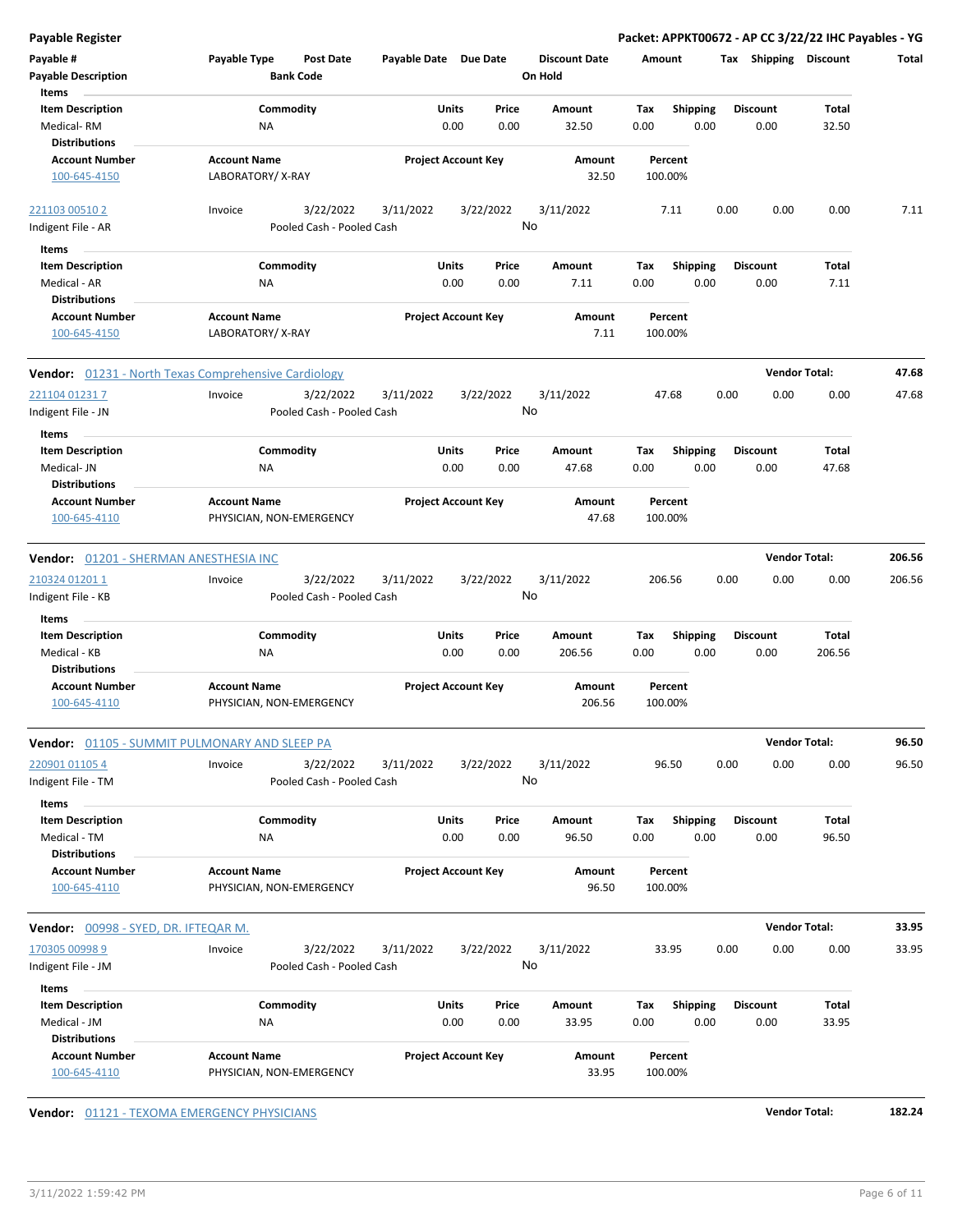| Payable Register                                                |                                                 |                                        |               |                            |                                 |                    |                         |      |                         | Packet: APPKT00672 - AP CC 3/22/22 IHC Payables - YG |          |
|-----------------------------------------------------------------|-------------------------------------------------|----------------------------------------|---------------|----------------------------|---------------------------------|--------------------|-------------------------|------|-------------------------|------------------------------------------------------|----------|
| Payable #<br><b>Payable Description</b>                         | Payable Type<br><b>Bank Code</b>                | <b>Post Date</b>                       | Payable Date  | <b>Due Date</b>            | <b>Discount Date</b><br>On Hold | Amount             |                         |      |                         | Tax Shipping Discount                                | Total    |
| 220108 01121 1<br>Indigent File - LF                            | Invoice                                         | 3/22/2022<br>Pooled Cash - Pooled Cash | 3/11/2022     | 3/22/2022                  | 3/11/2022<br>No                 | 81.24              |                         | 0.00 | 0.00                    | 0.00                                                 | 81.24    |
| Items                                                           |                                                 |                                        |               |                            |                                 |                    |                         |      |                         |                                                      |          |
| <b>Item Description</b><br>Medical - LF                         | Commodity<br>ΝA                                 |                                        | Units<br>0.00 | Price<br>0.00              | Amount<br>81.24                 | Tax<br>0.00        | <b>Shipping</b><br>0.00 |      | <b>Discount</b><br>0.00 | Total<br>81.24                                       |          |
| <b>Distributions</b>                                            |                                                 |                                        |               |                            |                                 |                    |                         |      |                         |                                                      |          |
| <b>Account Number</b><br>100-645-4110                           | <b>Account Name</b><br>PHYSICIAN, NON-EMERGENCY |                                        |               | <b>Project Account Key</b> | Amount<br>81.24                 | Percent<br>100.00% |                         |      |                         |                                                      |          |
| SO40841011211<br>Indigent File - CS                             | Invoice                                         | 3/22/2022<br>Pooled Cash - Pooled Cash | 3/11/2022     | 3/22/2022                  | 3/11/2022<br>No                 | 101.00             |                         | 0.00 | 0.00                    | 0.00                                                 | 101.00   |
| Items                                                           |                                                 |                                        |               |                            |                                 |                    |                         |      |                         |                                                      |          |
| <b>Item Description</b><br>Medical - CS<br><b>Distributions</b> | Commodity<br><b>NA</b>                          |                                        | Units<br>0.00 | Price<br>0.00              | Amount<br>101.00                | Tax<br>0.00        | <b>Shipping</b><br>0.00 |      | <b>Discount</b><br>0.00 | Total<br>101.00                                      |          |
| <b>Account Number</b><br>100-565-4050                           | <b>Account Name</b><br>PRISONER MEDICAL         |                                        |               | <b>Project Account Key</b> | Amount<br>101.00                | Percent<br>100.00% |                         |      |                         |                                                      |          |
| <b>Vendor:</b> 00122 - TEXOMA NEUROLOGY ASSOCIATES              |                                                 |                                        |               |                            |                                 |                    |                         |      | <b>Vendor Total:</b>    |                                                      | 47.68    |
| 210120 00122 15<br>Indigent File - RM                           | Invoice                                         | 3/22/2022<br>Pooled Cash - Pooled Cash | 3/11/2022     | 3/22/2022                  | 3/11/2022<br>No                 | 47.68              |                         | 0.00 | 0.00                    | 0.00                                                 | 47.68    |
| Items<br><b>Item Description</b>                                | Commodity                                       |                                        | Units         | Price                      | Amount                          | Tax                | <b>Shipping</b>         |      | Discount                | Total                                                |          |
| Medical - RM<br><b>Distributions</b>                            | ΝA                                              |                                        | 0.00          | 0.00                       | 47.68                           | 0.00               | 0.00                    |      | 0.00                    | 47.68                                                |          |
| <b>Account Number</b><br>100-645-4110                           | <b>Account Name</b><br>PHYSICIAN, NON-EMERGENCY |                                        |               | <b>Project Account Key</b> | Amount<br>47.68                 | Percent<br>100.00% |                         |      |                         |                                                      |          |
| <b>Vendor:    0</b> 1214 - TEXOMA RETINA CENTER                 |                                                 |                                        |               |                            |                                 |                    |                         |      | <b>Vendor Total:</b>    |                                                      | 155.30   |
| 210324 01214 1                                                  | Invoice                                         | 3/22/2022                              | 3/11/2022     | 3/22/2022                  | 3/11/2022                       | 155.30             |                         | 0.00 | 0.00                    | 0.00                                                 | 155.30   |
| Indigent File - KB                                              |                                                 | Pooled Cash - Pooled Cash              |               |                            | No                              |                    |                         |      |                         |                                                      |          |
| Items                                                           |                                                 |                                        |               |                            |                                 |                    |                         |      |                         |                                                      |          |
| <b>Item Description</b><br>Medical - KB                         | Commodity<br>ΝA                                 |                                        | Units<br>0.00 | Price<br>0.00              | Amount<br>118.95                | Tax<br>0.00        | <b>Shipping</b><br>0.00 |      | Discount<br>0.00        | Total<br>118.95                                      |          |
| <b>Distributions</b><br><b>Account Number</b><br>100-645-4110   | <b>Account Name</b><br>PHYSICIAN, NON-EMERGENCY |                                        |               | <b>Project Account Kev</b> | Amount<br>118.95                | Percent<br>100.00% |                         |      |                         |                                                      |          |
| Items                                                           |                                                 |                                        |               |                            |                                 |                    |                         |      |                         |                                                      |          |
| <b>Item Description</b><br>Medical - KB<br><b>Distributions</b> | Commodity<br>NA                                 |                                        | Units<br>0.00 | Price<br>0.00              | Amount<br>36.35                 | Tax<br>0.00        | <b>Shipping</b><br>0.00 |      | <b>Discount</b><br>0.00 | Total<br>36.35                                       |          |
| <b>Account Number</b><br>100-645-4110                           | <b>Account Name</b><br>PHYSICIAN, NON-EMERGENCY |                                        |               | <b>Project Account Key</b> | Amount<br>36.35                 | Percent<br>100.00% |                         |      |                         |                                                      |          |
| <b>Vendor:</b> 01177 - TMC BONHAM HOSPITAL                      |                                                 |                                        |               |                            |                                 |                    |                         |      | <b>Vendor Total:</b>    |                                                      | 4,672.61 |
| SO07689 01177 1                                                 | Invoice                                         | 3/22/2022                              | 3/11/2022     | 3/22/2022                  | 3/11/2022                       | 404.85             |                         | 0.00 | 0.00                    | 0.00                                                 | 404.85   |
| Indigent File - DN                                              |                                                 | Pooled Cash - Pooled Cash              |               |                            | No                              |                    |                         |      |                         |                                                      |          |
| Items                                                           |                                                 |                                        |               |                            |                                 |                    |                         |      |                         |                                                      |          |
| <b>Item Description</b><br>Medical - DN<br><b>Distributions</b> | Commodity<br><b>NA</b>                          |                                        | Units<br>0.00 | Price<br>0.00              | Amount<br>404.85                | Tax<br>0.00        | <b>Shipping</b><br>0.00 |      | <b>Discount</b><br>0.00 | Total<br>404.85                                      |          |
| <b>Account Number</b><br>100-565-4050                           | <b>Account Name</b><br>PRISONER MEDICAL         |                                        |               | <b>Project Account Key</b> | Amount<br>404.85                | Percent<br>100.00% |                         |      |                         |                                                      |          |
| SO40841 01177 5<br>Indigent File - CS                           | Invoice                                         | 3/22/2022<br>Pooled Cash - Pooled Cash | 3/11/2022     | 3/22/2022                  | 3/11/2022<br>No                 | 1,724.52           |                         | 0.00 | 0.00                    | 0.00                                                 | 1,724.52 |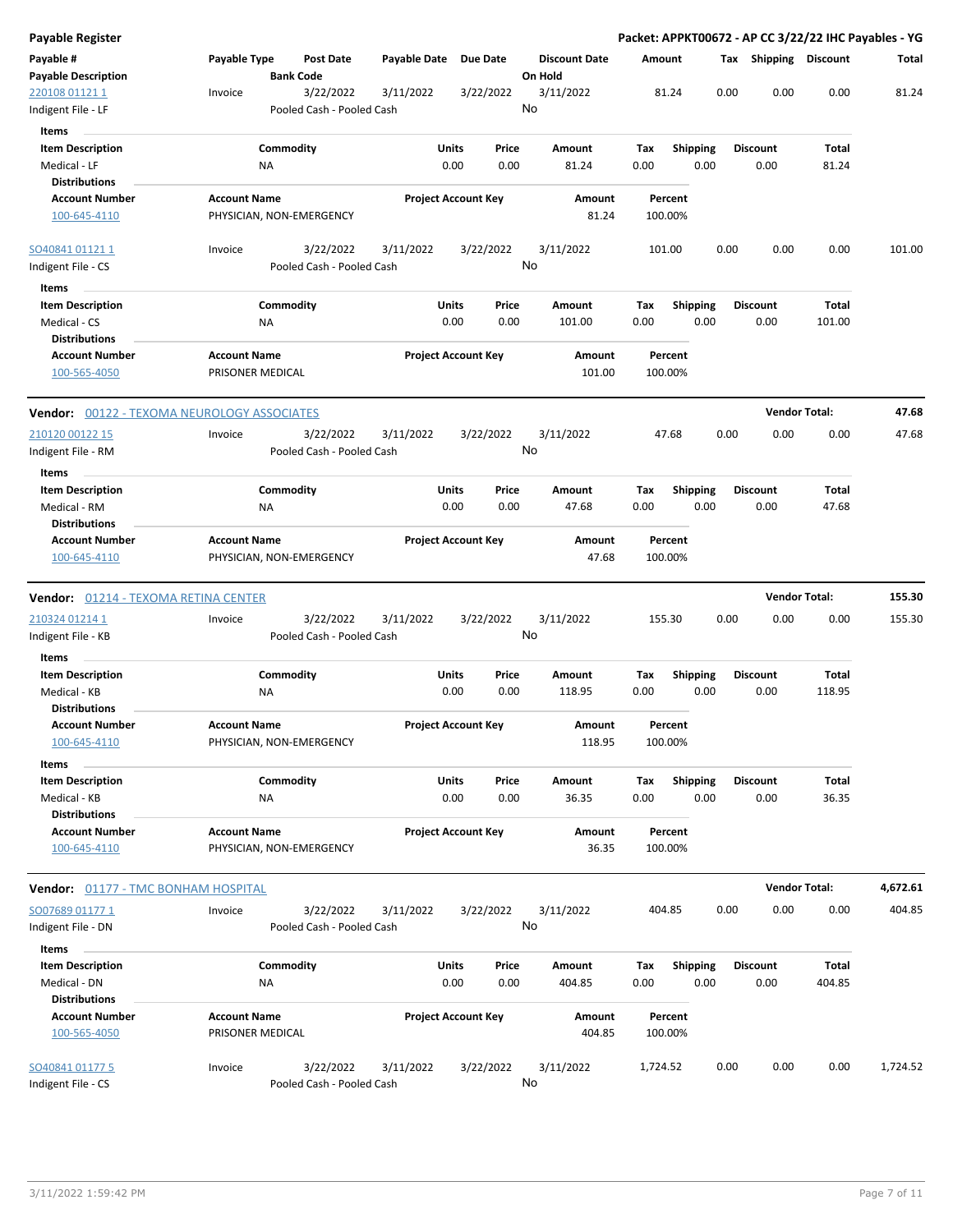**Payable Register Packet: APPKT00672 - AP CC 3/22/22 IHC Payables - YG Payable # Payable Type Post Date Payable Date Due Date Payable Description Bank Code Discount Date Amount Tax Shipping Discount Total On Hold** 0.00 0.00 **Units** Medical - CS 0.00 **Item Description** 1,724.52 **Price Amount Tax** 0.00 1,724.52 Commodity **Shipping Shipping Commodity Shipping Discount** Total NA **Items** 0.00 **Discount Account Number Account Name Project Account Key Amount Distributions Percent** 100-565-4050 PRISONER MEDICAL 1,724.52 100.00% 3/22/2022 3/11/2022 3/22/2022 Indigent File - JM Pooled Cash - Pooled Cash  $\frac{SO41341\,01177\,1}{2}$  Invoice 3/22/2022 3/11/2022 3/22/2022 3/11/2022 2,543.24 0.00 0.00 0.00 2,543.24 No 0.00 0.00 **Units** Medical - JM 0.00 **Item Description** 2,543.24 **Price Amount Tax** 0.00 2,543.24 Commodity **Shipping Shipping Commodity Shipping Discount** Total NA **Items** 0.00 **Discount Account Number Account Name Project Account Key Amount Distributions Percent** 100-565-4050 PRISONER MEDICAL 2,543.24 100.00% **Vendor:** 00605 - TMC BONHAM SPECIALTY CLINIC **Vendor Total: 198.30** 3/22/2022 3/11/2022 3/22/2022 Indigent File - TM **Pooled Cash - Pooled Cash** 220901 00605 2 Invoice 3/11/2022 33.95 0.00 0.00 0.00 33.95 No 0.00 0.00 **Units** Medical - TM 0.00 **Item Description** 33.95 **Price Amount Tax** 0.00 33.95 Commodity **Shipping Example 1 Commodity Shipping Discount** Total NA **Items** 0.00 **Discount Account Number Account Name Project Account Key Amount Distributions Percent** 100-645-4110 PHYSICIAN, NON-EMERGENCY 33.95 100.00% 3/22/2022 3/11/2022 3/22/2022 Indigent File - SM **Pooled Cash - Pooled Cash**  $\frac{221205\,00605\,1}{0.000}$  anvoice  $\frac{3}{22}/2022$   $\frac{3}{11}/2022$   $\frac{3}{22}/2022$   $\frac{3}{11}/2022$   $\frac{3}{11}/2022$   $\frac{83.11}{0.00}$   $\frac{0.00}{0.00}$   $\frac{83.11}{0.00}$ No 0.00 0.00 **Units** Medical - SM 0.00 **Item Description** 81.24 **Price Amount Tax** 0.00 81.24 Commodity **Shipping Example 1 Commodity Shipping Discount** Total NA **Items** 0.00 **Discount Account Number Account Name Project Account Key Amount Distributions Percent** 100-645-4110 PHYSICIAN, NON-EMERGENCY 81.24 100.00% 0.00 0.00 **Units** Medical - SM 0.00 **Item Description** 1.87 **Price Amount Tax** 0.00 1.87 0.00 Commodity **Shipping Shipping Commodity Shipping Discount** Total NA **Items Discount Account Number Account Name Project Account Key Amount Distributions Percent** 100-645-4110 PHYSICIAN, NON-EMERGENCY 1.87 100.00% 3/22/2022 3/11/2022 3/22/2022 Indigent File - PW Pooled Cash - Pooled Cash  $\frac{221206\,00605\,1}{0.000}$  anvoice  $\frac{3}{22}/2022$   $\frac{3}{11}/2022$   $\frac{3}{22}/2022$   $\frac{3}{11}/2022$   $\frac{3}{11}/2022$   $\frac{81.24}{0.00}$   $\frac{0.00}{0.00}$   $\frac{81.24}{0.00}$ No 0.00 0.00 **Units** Medical - PW NA 0.00 0.00 81.24 0.00 **Item Description** 81.24 **Price Amount Tax** 0.00 81.24 Commodity **Shipping Example 1 Commodity Shipping Discount** Total NA **Items** 0.00 **Discount Account Number Account Name Project Account Key Amount Distributions Percent** 100-645-4110 PHYSICIAN, NON-EMERGENCY 81.24 100.00% **Vendor:** 00633 - WILSON N JONES REGIONAL MED CENTER **Vendor Total: 8,032.57** 3/22/2022 3/11/2022 3/22/2022 Indigent File - KB Pooled Cash - Pooled Cash 210324 00633 1 Invoice 3/11/2022 1,224.35 0.00 0.00 0.00 1,224.35 No 0.00 0.00 **Units** Medical - KB 0.00 **Item Description** 1,224.35 **Price Amount Tax** 0.00 1,224.35 Commodity **Shipping Example 1 Commodity Shipping Discount** Total NA **Items** 0.00 **Discount Account Number Account Name Project Account Key Amount Distributions Percent** 100-645-4140 HOSPITAL, OUTPATIENT 1,224.35 100.00%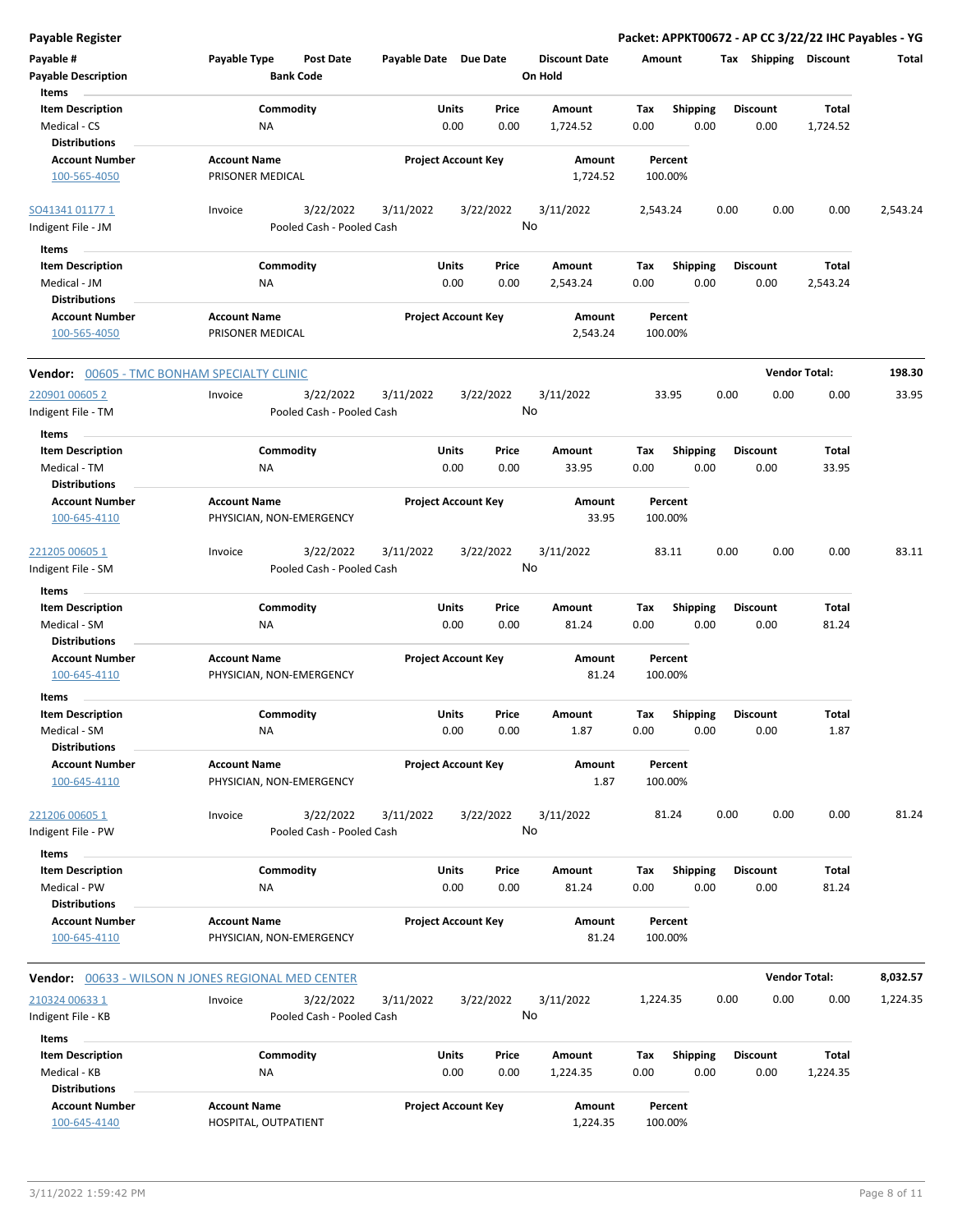| Payable Type        | <b>Post Date</b> | Payable Date                                                       | <b>Due Date</b>                                        | <b>Discount Date</b>                                                                                     |                     |        | Tax                                                           | <b>Discount</b>                                    | Total                                                                                                           |
|---------------------|------------------|--------------------------------------------------------------------|--------------------------------------------------------|----------------------------------------------------------------------------------------------------------|---------------------|--------|---------------------------------------------------------------|----------------------------------------------------|-----------------------------------------------------------------------------------------------------------------|
|                     |                  |                                                                    |                                                        |                                                                                                          |                     |        |                                                               |                                                    |                                                                                                                 |
| Invoice             | 3/22/2022        | 3/11/2022                                                          | 3/22/2022                                              | 3/11/2022                                                                                                |                     |        | 0.00                                                          | 0.00                                               | 139.65                                                                                                          |
|                     |                  |                                                                    |                                                        |                                                                                                          |                     |        |                                                               |                                                    |                                                                                                                 |
|                     |                  |                                                                    |                                                        |                                                                                                          |                     |        |                                                               |                                                    |                                                                                                                 |
|                     |                  |                                                                    | Price                                                  | Amount                                                                                                   | Tax                 |        | <b>Discount</b>                                               | <b>Total</b>                                       |                                                                                                                 |
| <b>NA</b>           |                  |                                                                    | 0.00                                                   | 139.65                                                                                                   | 0.00                | 0.00   | 0.00                                                          | 139.65                                             |                                                                                                                 |
|                     |                  |                                                                    |                                                        |                                                                                                          |                     |        |                                                               |                                                    |                                                                                                                 |
| <b>Account Name</b> |                  |                                                                    |                                                        | Amount                                                                                                   |                     |        |                                                               |                                                    |                                                                                                                 |
|                     |                  |                                                                    |                                                        |                                                                                                          |                     |        |                                                               |                                                    |                                                                                                                 |
| Invoice             | 3/22/2022        | 3/11/2022                                                          | 3/22/2022                                              | 3/11/2022                                                                                                |                     |        | 0.00                                                          | 0.00                                               | 6,668.57                                                                                                        |
|                     |                  |                                                                    |                                                        |                                                                                                          |                     |        |                                                               |                                                    |                                                                                                                 |
|                     |                  |                                                                    |                                                        |                                                                                                          |                     |        |                                                               |                                                    |                                                                                                                 |
|                     |                  |                                                                    | Price                                                  | Amount                                                                                                   | Tax                 |        | <b>Discount</b>                                               | Total                                              |                                                                                                                 |
| <b>NA</b>           |                  |                                                                    | 0.00                                                   | 6,668.57                                                                                                 | 0.00                | 0.00   | 0.00                                                          | 6,668.57                                           |                                                                                                                 |
|                     |                  |                                                                    |                                                        |                                                                                                          |                     |        |                                                               |                                                    |                                                                                                                 |
| <b>Account Name</b> |                  |                                                                    |                                                        | Amount                                                                                                   |                     |        |                                                               |                                                    |                                                                                                                 |
|                     |                  |                                                                    |                                                        |                                                                                                          |                     |        |                                                               |                                                    |                                                                                                                 |
|                     |                  | <b>Bank Code</b><br>Commodity<br>HOSPITAL, OUTPATIENT<br>Commodity | Pooled Cash - Pooled Cash<br>Pooled Cash - Pooled Cash | <b>Units</b><br>0.00<br><b>Project Account Key</b><br><b>Units</b><br>0.00<br><b>Project Account Key</b> | On Hold<br>No<br>No | 139.65 | Amount<br>139.65<br>Percent<br>100.00%<br>6,668.57<br>Percent | 0.00<br><b>Shipping</b><br>0.00<br><b>Shipping</b> | Packet: APPKT00672 - AP CC 3/22/22 IHC Payables - YG<br>Shipping<br>6,668.57<br>HOSPITAL, OUTPATIENT<br>100.00% |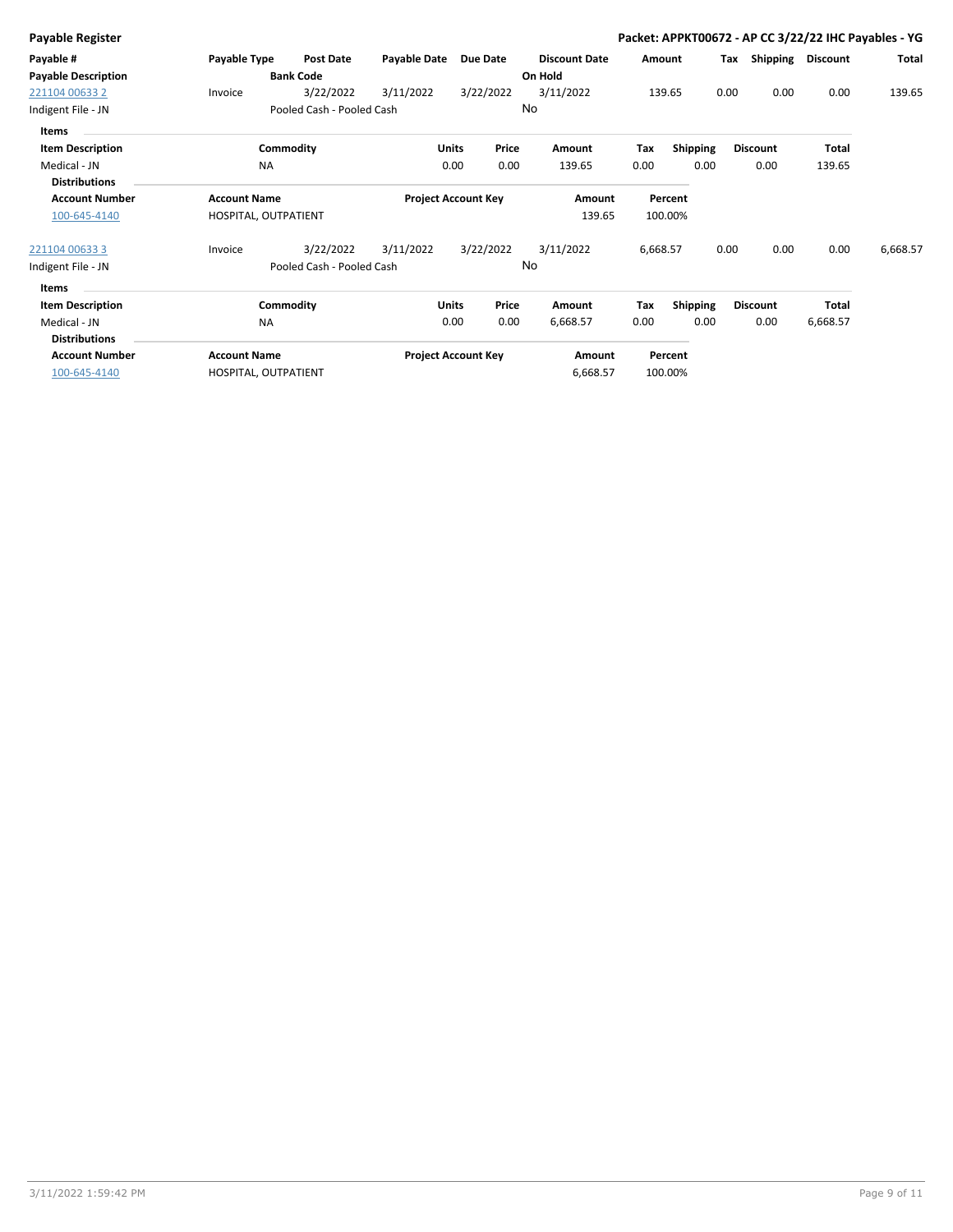## Payable Summary

| Type    | Count               | Gross     | Tax  | <b>Shipping</b> | <b>Discount</b> | Total     | <b>Manual Payment</b> | <b>Balance</b> |
|---------|---------------------|-----------|------|-----------------|-----------------|-----------|-----------------------|----------------|
| Invoice | 38                  | 17,094.96 | 0.00 | 0.00            | 0.00            | 17.094.96 | 0.00                  | 17,094.96      |
|         | <b>Grand Total:</b> | 17,094.96 | 0.00 | 0.00            | 0.00            | 17,094.96 | 0.00                  | 17,094.96      |